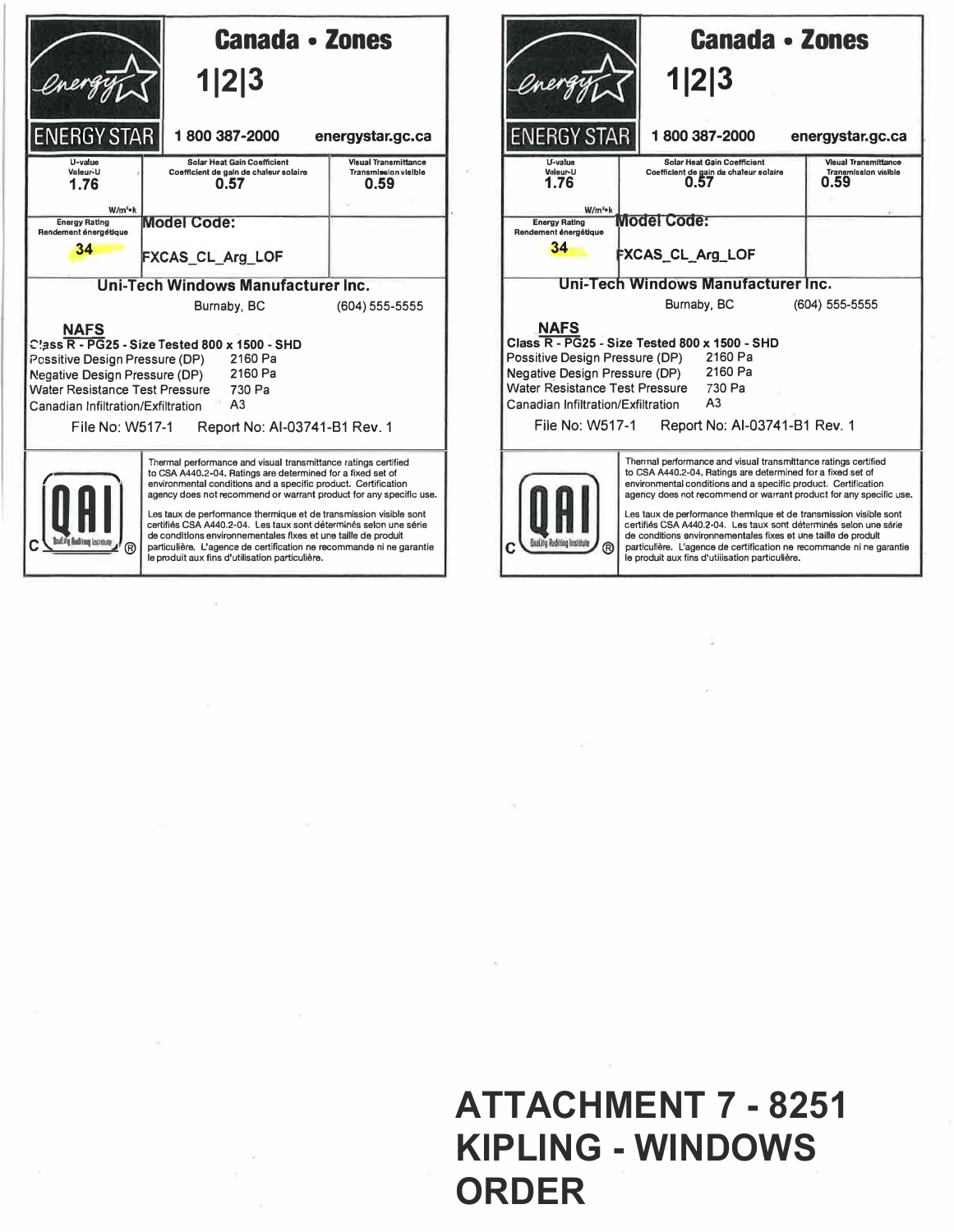## *UNITECH QUOTATION*

260 Jevlan Drive, Woodbridge, Ontario L4L 8B1 p: 905.856.4011 f: 905.856.8331 tf: 1.877.813.7778 www.un�echwindows.com

|                                                                   | Deliver to                             |
|-------------------------------------------------------------------|----------------------------------------|
| <b>Rubicon Contracting</b><br>8 Cedar Ave<br>Thornhill<br>Ontario | 8251 Kipling Ave<br>Vaughan<br>Ontario |

Phone Number: 416-841-0651

| Quote No.<br>001356                                                                       | <b>Date</b><br>4/7/2022                                                                                                                                                                                                                | <b>Customer Ref.</b><br>8251 Kipling |                                                                                                                                              | <b>Responsible</b><br><b>JOHN</b>                                                                                                                             |
|-------------------------------------------------------------------------------------------|----------------------------------------------------------------------------------------------------------------------------------------------------------------------------------------------------------------------------------------|--------------------------------------|----------------------------------------------------------------------------------------------------------------------------------------------|---------------------------------------------------------------------------------------------------------------------------------------------------------------|
| <b>Sales Line</b>                                                                         | <b>Details</b>                                                                                                                                                                                                                         | Qty                                  | <b>Options</b>                                                                                                                               |                                                                                                                                                               |
| Front<br>0001<br>$-2400 \rightarrow$<br>60010<br>Left<br>Viewed from Outside              | Living<br>SN01 Omni 3-1/4" Series<br>$1-OFF$<br>24 0/0w x 60 0/0h (10.00 sqft)<br>Frame size: 24 0/0w x 60 0/0h<br><b>MDL on glass surface</b><br>+ between glass<br>(simulate single<br>hung)<br><b>Black Out/White in</b>            |                                      | <b>Dimension Type</b><br>Paint<br>Colour Choice<br><b>Paint Outside</b><br>Int. Options<br><b>Overall Window</b><br>Operator<br>Installation | <b>OFM</b><br><b>Yes</b><br>Outside-Standard<br><b>Black</b><br>Wood $JE < 8$<br>81/4<br>Encore<br><b>Yes</b><br>3mm Solarban 60 (7/8) SDL & Int. Grill Argon |
| Front<br>0002<br>$rac{6}{2}$<br>FC<br>Lutt<br>FC<br>$\mathbb{S}^1$<br>Viewed from Outside | Office<br>←23 5/16->←23 5/16->←23 3/8-> SN01 Omni 3-1/4" Series<br>Casement LH/FX/FX<br>70 0/0w x 42 0/0h (20.42 sqft)<br>Frame size: 70 0/0w x 42 0/0h<br><b>MDL on glass surface</b><br>+ between glass<br>(simulate single<br>hung) |                                      | Dimension Type<br>Paint<br>Colour Choice<br><b>Paint Outside</b><br>Int. Options<br><b>Overall Window</b><br>Operator<br>Installation        | <b>OFM</b><br><b>Yes</b><br>Outside-Standard<br><b>Black</b><br>Wood $JE < 8$<br>81/4<br>Encore<br><b>Yes</b>                                                 |
|                                                                                           | <b>Black Out/White in</b>                                                                                                                                                                                                              |                                      |                                                                                                                                              | 3mm Solarban 60 (7/8) SDL & Int. Grill Argon                                                                                                                  |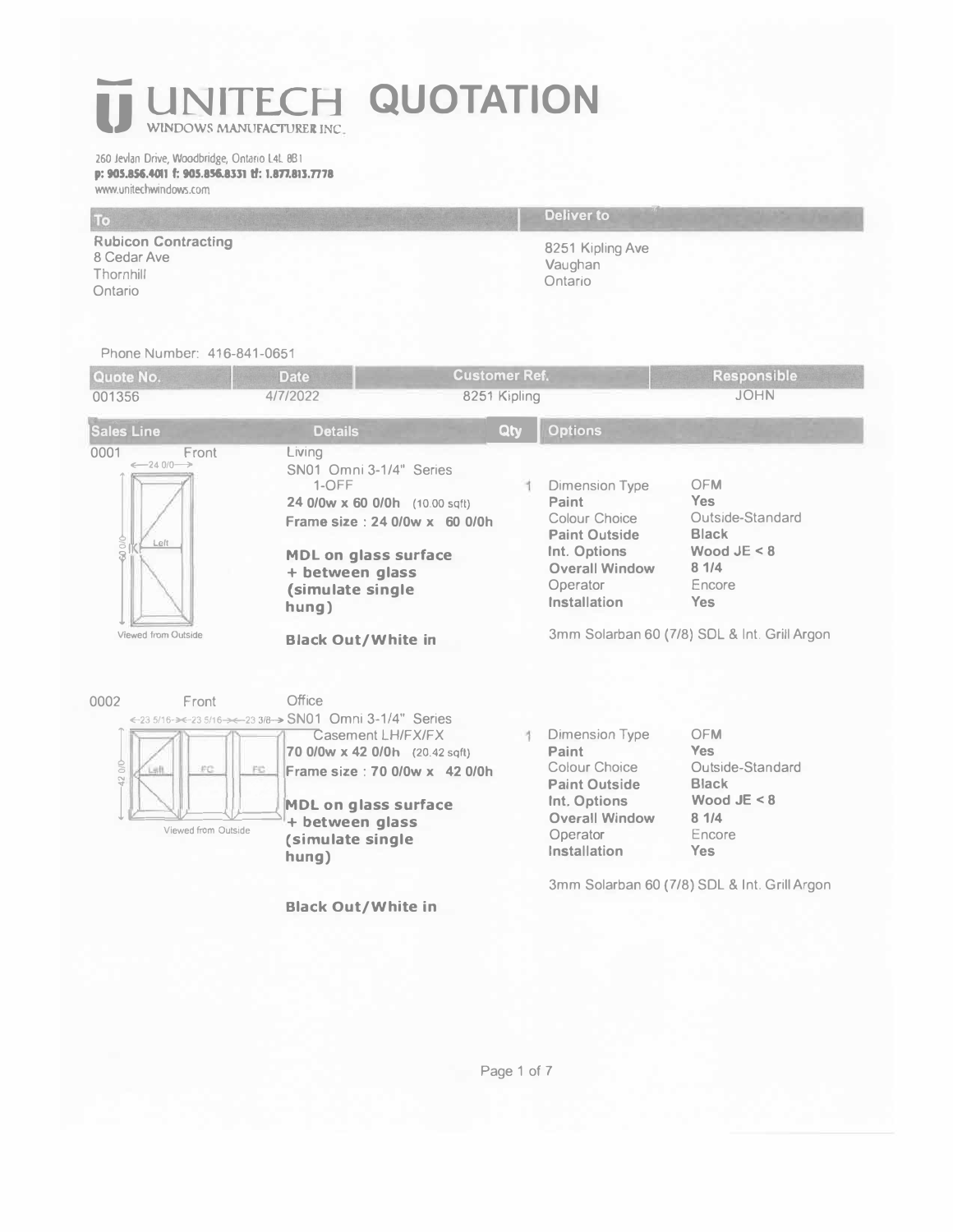

**Black Out/White in** 

Page 2 of 7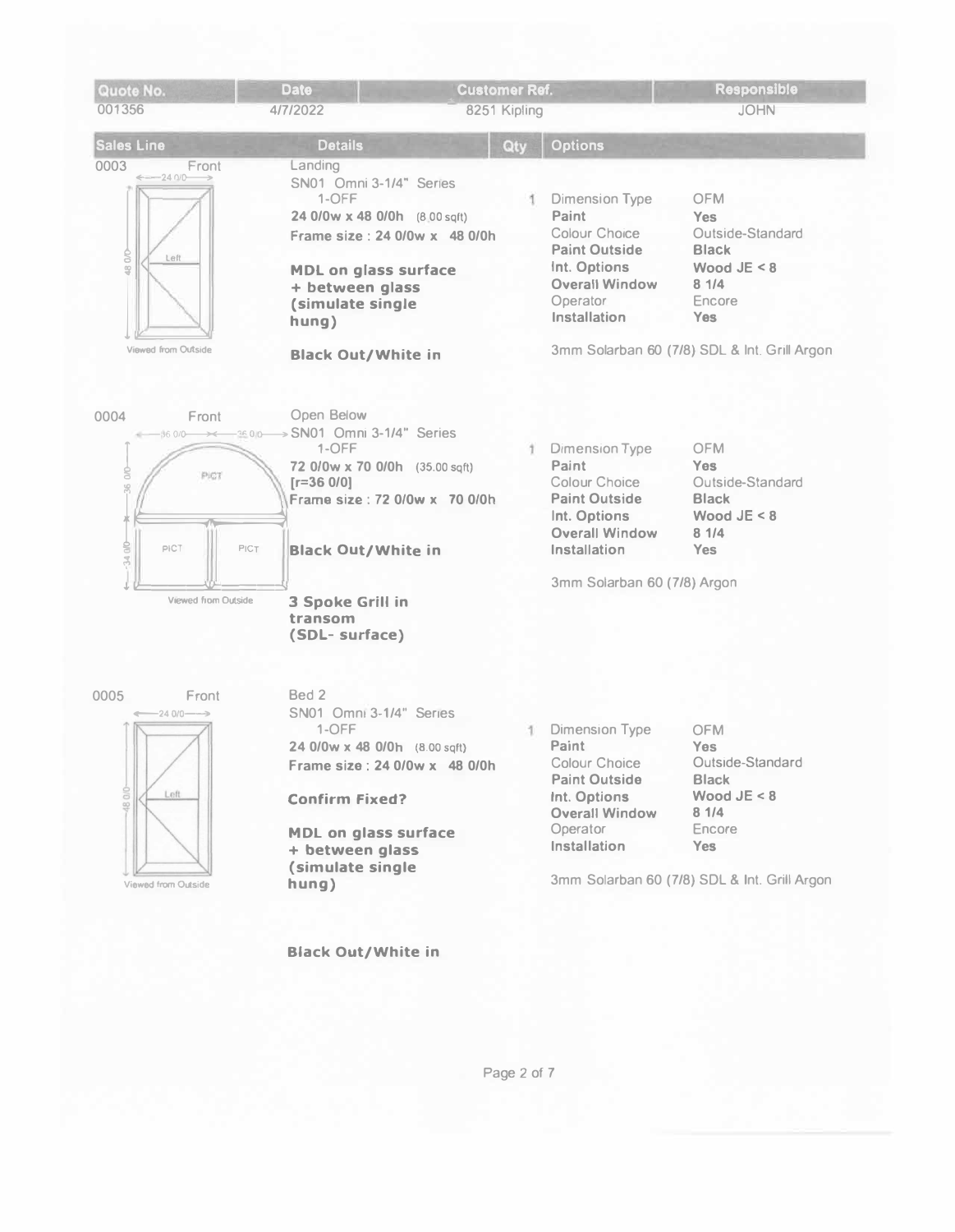| Quote No.<br>001356                                                                                                               | <b>Date</b><br>4/7/2022                                                                    |                                                                                                                                                       | <b>Customer Ref.</b><br>8251 Kipling |                                                                                                                                                                         | Responsible<br><b>JOHN</b>                                                                                                                                |
|-----------------------------------------------------------------------------------------------------------------------------------|--------------------------------------------------------------------------------------------|-------------------------------------------------------------------------------------------------------------------------------------------------------|--------------------------------------|-------------------------------------------------------------------------------------------------------------------------------------------------------------------------|-----------------------------------------------------------------------------------------------------------------------------------------------------------|
| <b>Sales Line</b>                                                                                                                 | <b>Details</b>                                                                             |                                                                                                                                                       | Qty                                  | <b>Options</b>                                                                                                                                                          |                                                                                                                                                           |
| 0006<br>Left<br>$-2000-$<br>$rac{1}{2}$<br>Awn<br>34<br>Viewed from Outside                                                       | Laundry<br>1-OFF<br>+ between glass<br>(simulate single<br>hung)<br>*Sandblast Glass*      | SN01 Omni 3-1/4" Series<br>20 0/0w x 34 0/0h (4.72 sqft)<br>Frame size: 20 0/0w x 34 0/0h<br><b>Black Out/White in</b><br><b>MDL on glass surface</b> | 1                                    | <b>Dimension Type</b><br>Paint<br>Colour Choice<br><b>Paint Outside</b><br>Int. Options<br><b>Overall Window</b><br>Installation<br>Awn Operator<br>Int. Grill Argon    | <b>OFM</b><br><b>Yes</b><br>Outside-Standard<br><b>Black</b><br>Wood $JE < 8$<br>81/4<br><b>Yes</b><br>Encore<br>3mm ACIDETCH (7/8) WHITE SPACER SDL &    |
| 0007<br>Right<br>23 0/0 - ><- -23 0/0 --- > SN01 Omni 3-1/4" Series<br>S)<br>Left<br>FC.<br>$\overline{z}$<br>Viewed from Outside | Bed 3<br><b>Confirm optional??</b><br>+ between glass<br>(simulate single<br>hung)         | Casement LH/FX<br>46 0/0w x 34 0/0h (10.86 sqft)<br>Frame size: 46 0/0w x 34 0/0h<br><b>MDL on glass surface</b>                                      | я                                    | <b>Dimension Type</b><br>Paint<br>Colour Choice<br><b>Paint Outside</b><br>Int. Options<br><b>Overall Window</b><br>Operator<br><b>Installation</b><br>Int. Grill Argon | <b>OFM</b><br><b>Yes</b><br>Outside-Standard<br><b>Black</b><br>Wood $JE < 8$<br>8 1/4<br>Encore<br><b>Yes</b><br>3mm Dual Low E (7/8) WHITE SPACER SDL & |
| 0008<br>Right<br>$\leftarrow$ 24 0/0 $\rightarrow$<br>42000<br>FC.<br>Viewed from Outside                                         | Garage<br>Casement FX<br>*Sandblast Glass*<br>+ between glass<br>(simulate single<br>hung) | SN01 Omni 3-1/4" Series<br>24 0/0w x 42 0/0h (7.00 sqft)<br>Frame size: 24 0/0w x 42 0/0h<br><b>MDL on glass surface</b>                              | 1                                    | Dimension Type<br>Paint<br><b>Colour Choice</b><br><b>Paint Outside</b><br>Int. Options<br><b>Overall Window</b><br>Installation<br>Int. Grill Argon                    | <b>OFM</b><br><b>Yes</b><br>Outside-Standard<br><b>Black</b><br>Wood $JE < 8$<br>81/4<br><b>Yes</b><br>3mm ACIDETCH (7/8) WHITE SPACER SDL &              |

Page 3 of 7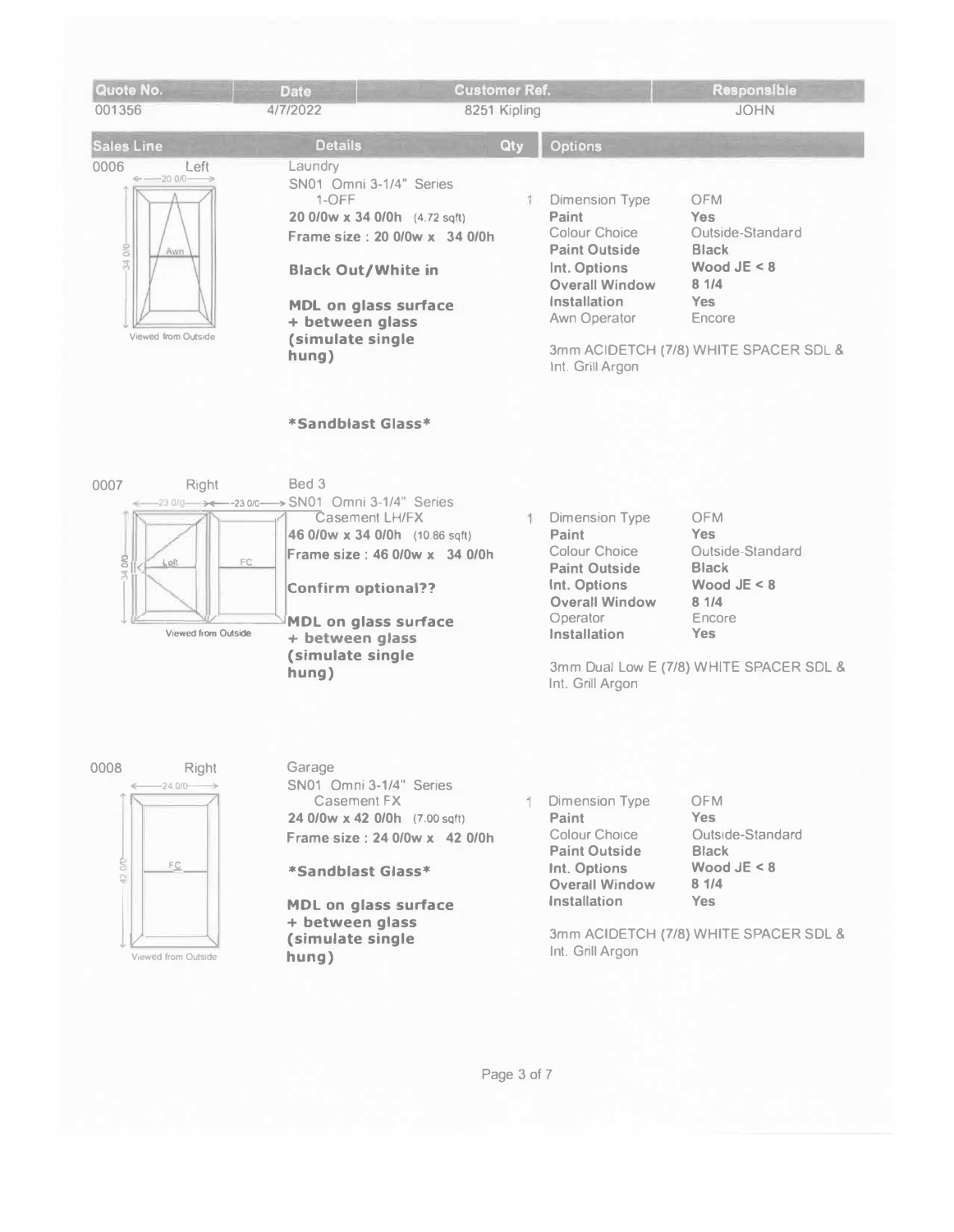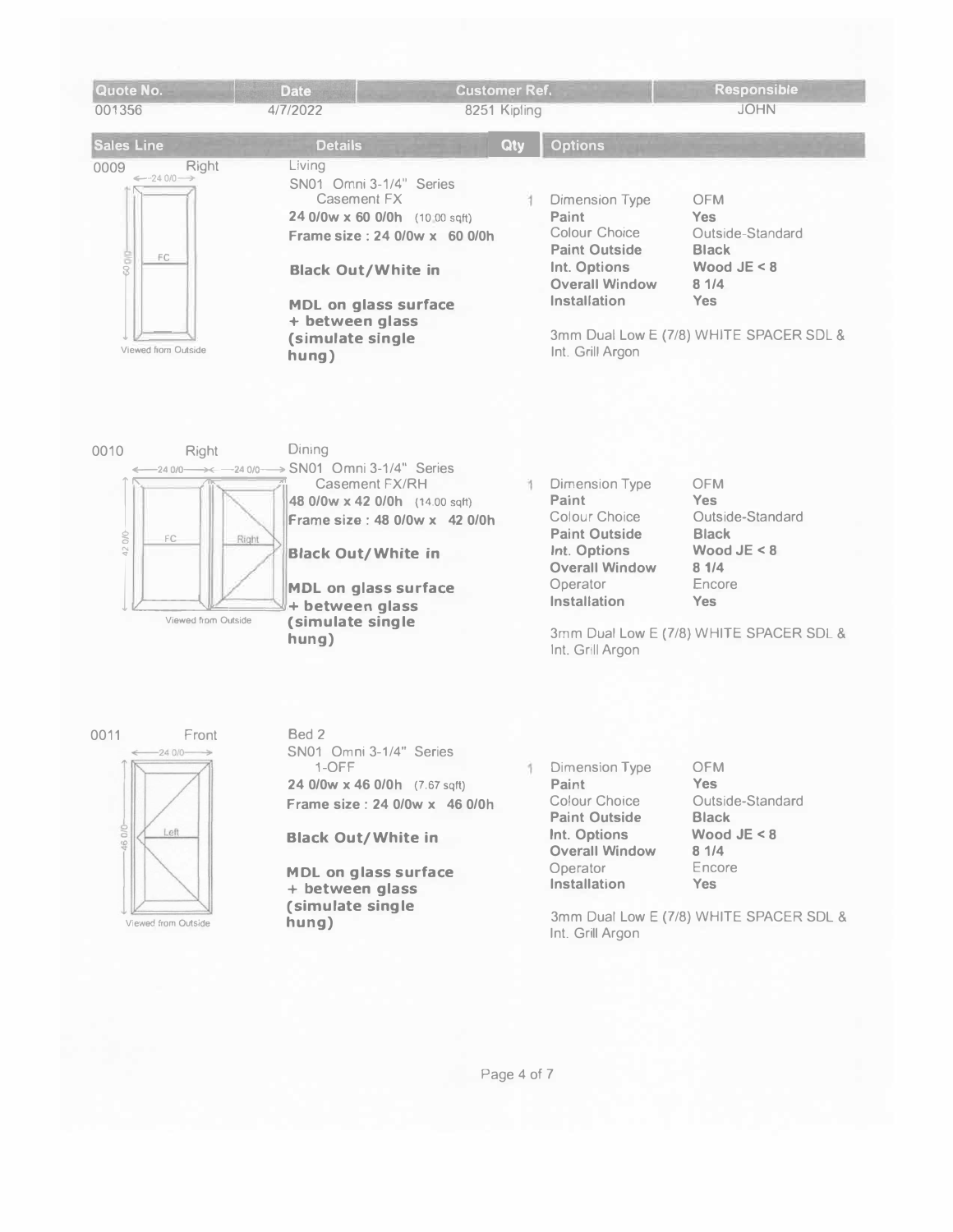

3mm Dual Low E (7/8) WHITE SPACER Argon